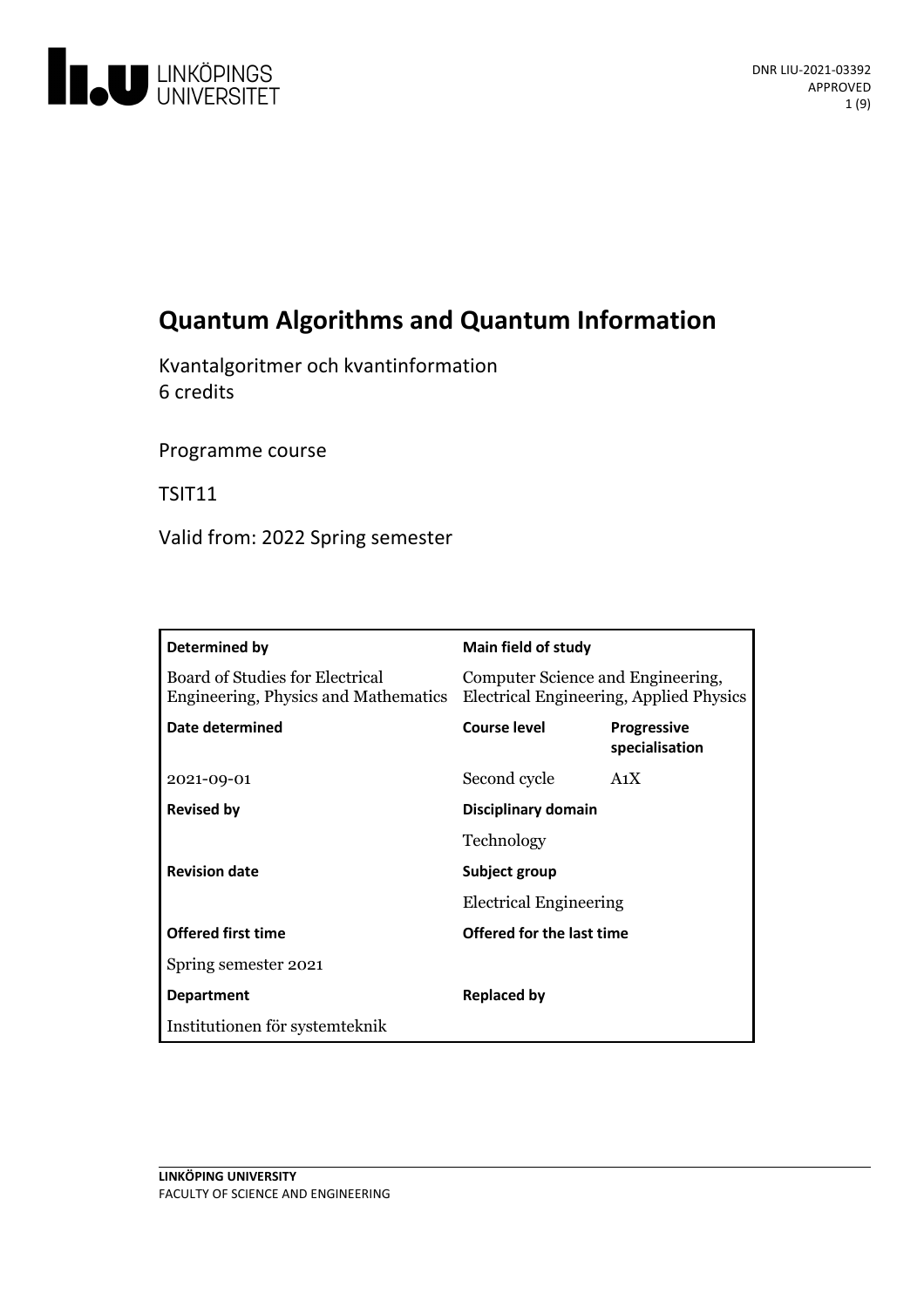## Course offered for

- Master of Science in Applied Physics and Electrical Engineering
- Master of Science in Applied Physics and Electrical Engineering International
- Master's Programme in Materials Physics for Nano and Quantum Technology

## Prerequisites

Linear Algebra

## Intended learning outcomes

After completing the course the student should be able to describe the basic advantages and limitations of quantum computation and quantum computer algorithms. Furthermore, the student should be able perform analysis of quantum computer algorithms and evaluation of systems for quantum calculations. This means that the student is expected to be able to:

- 
- Define basic concepts in quantum computer algorithms.<br>• Transfer mathematical models of quantum computer algorithms between
- process description, gate description, and matrix form.<br>
Explain the difference between different types of algorithms: gate-based, adiabatic, and sampling algorithms, and what problems these can solve
- Perform numerical simulation of simple quantum computer algorithms
- 
- 
- Derive simple relationships in quantum information theory. Analyze noise resistance ofquantum computer algorithms. Evaluate claims about quantum computer advantage compared to regular classic computers.<br>• Review current popular science and simple scientific articles on quantum
- computers and quantum information.<br>• Exemplify the use of quantum computer algorithms for efficient
- management of environmental impact as well as energy and resource consumption in different types of technical systems.

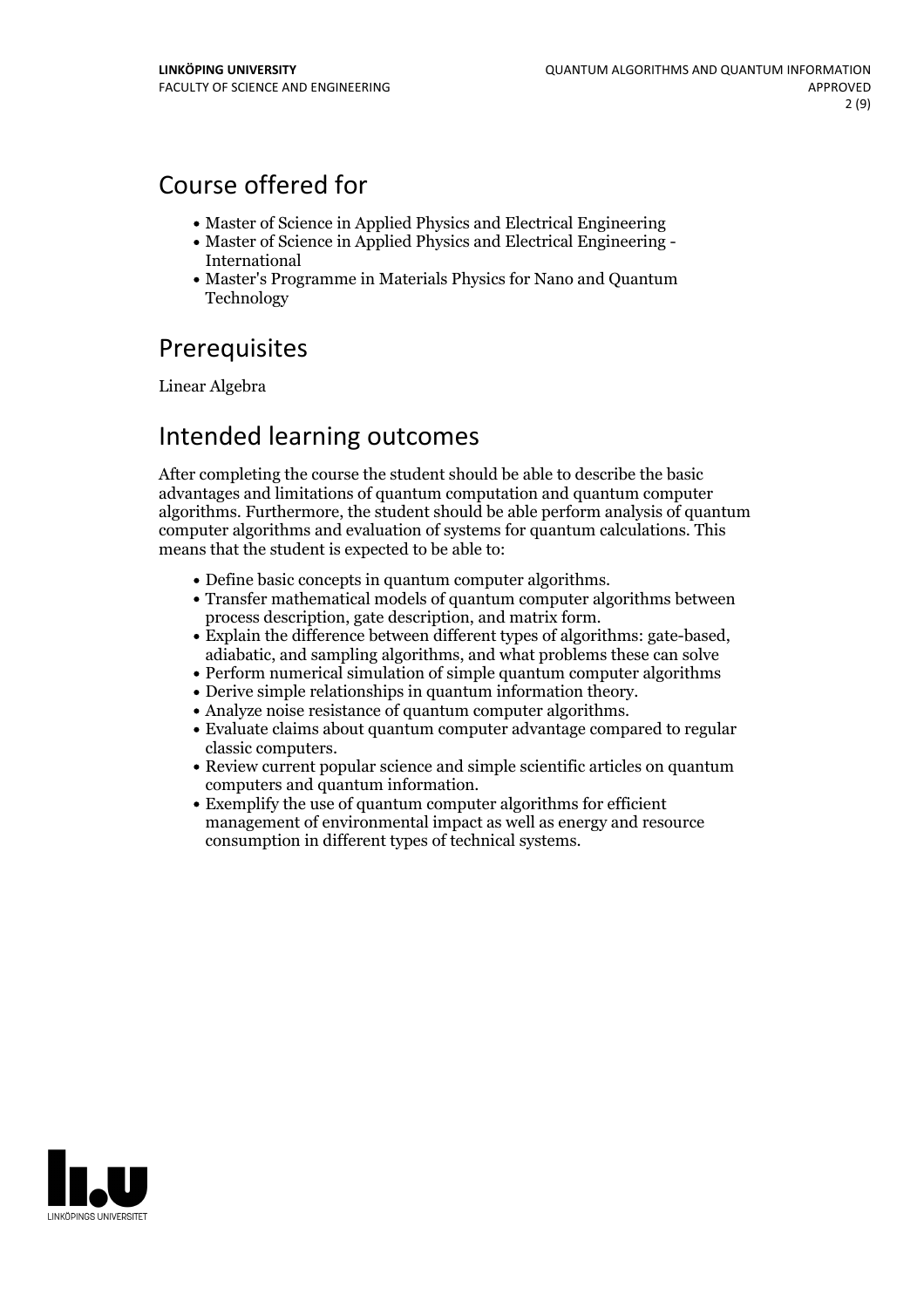## Course content

- Bits, quantum bits, Boolean algebra, logical gates, quantum logical gates, discrete Fourier transform
- Quantum mechanical notions: superposition, the uncertainty principle, cloning, mixed states, state purification, idealized measurements, positive operator valued measures
- Gate oriented quantum algorithms: Deutsch-Jozsa, Simon's algoritm, phase estimation, Shor's factoring algorithm och Grover's search algorithm
- Adiabatic quantum algorithms: Ground state search, optimization, machine learning
- Noise models, channels, error correction
- Tests of quantum computer advantage: Boson sampling, shallow circuits, Classical and quantum Turing machines, the Oracle model, complexity measures

# Teaching and working methods

The course consists of lectures and lab exercises.

# Examination

| LAB <sub>1</sub> | Laboratory work     | 1.5 credits | U.G        |
|------------------|---------------------|-------------|------------|
| TEN <sub>1</sub> | Written examination | 4.5 credits | U, 3, 4, 5 |

## Grades

Four-grade scale, LiU, U, 3, 4, 5

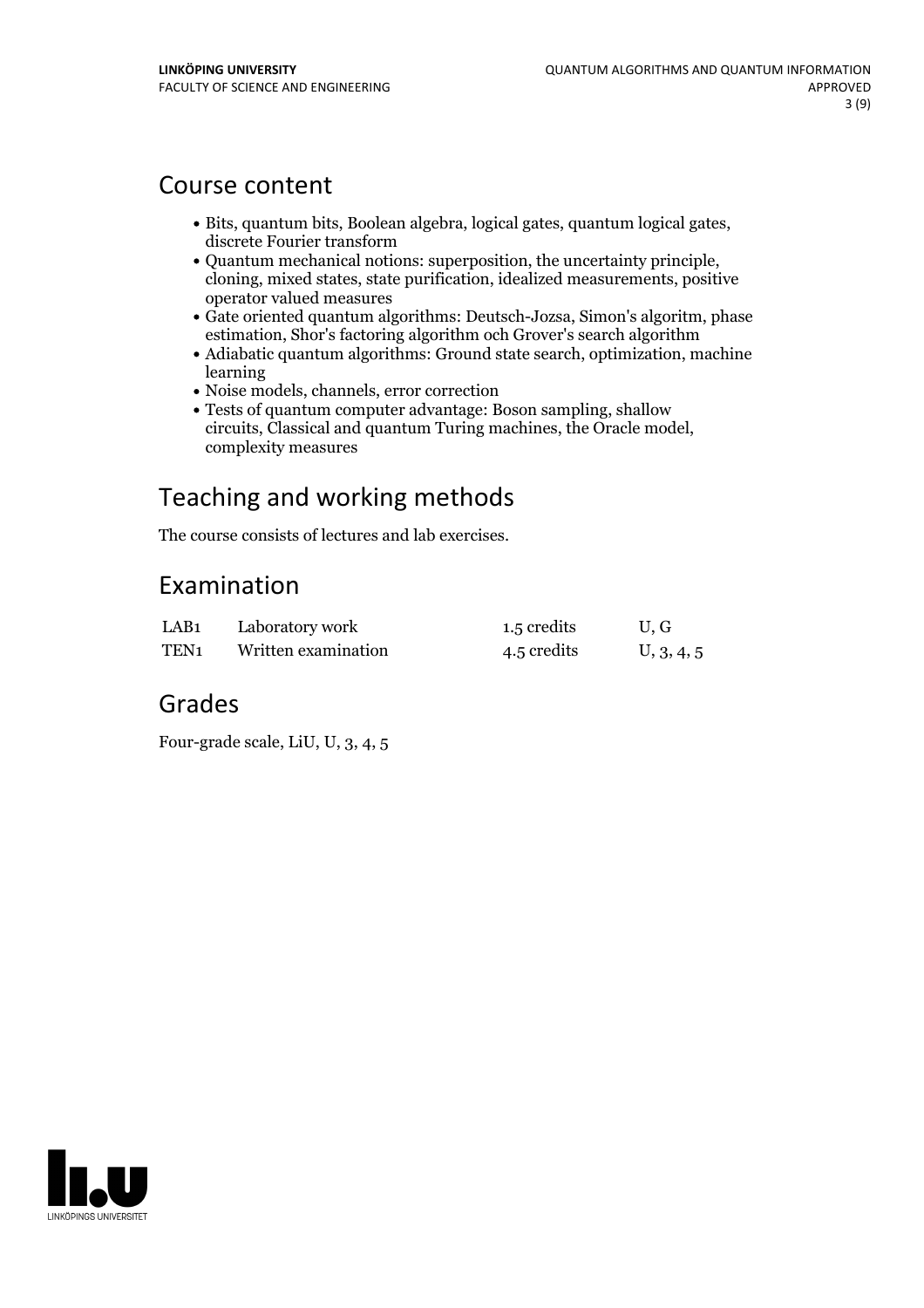# Other information

### **About teaching and examination language**

The teaching language is presented in the Overview tab for each course. The examination language relates to the teaching language as follows:

- If teaching language is "Swedish", the course as a whole could be given in Swedish, or partly in English. Examination language is Swedish, but parts
- of the examination can be in English. If teaching language is "English", the course as <sup>a</sup> whole is taught in English. Examination language is English. If teaching language is "Swedish/English", the course as <sup>a</sup> whole will be
- taught in English if students without prior knowledge of the Swedish language participate. Examination language is Swedish or English depending on teaching language.

#### **Other**

The course is conducted in a manner where both men's and women's experience and knowledge are made visible and developed.

The planning and implementation of a course should correspond to the course syllabus. The course evaluation should therefore be conducted with the course syllabus as a starting point.

If special circumstances prevail, the vice-chancellor may in a special decision specify the preconditions for temporary deviations from this course syllabus, and delegate the right to take such decisions.

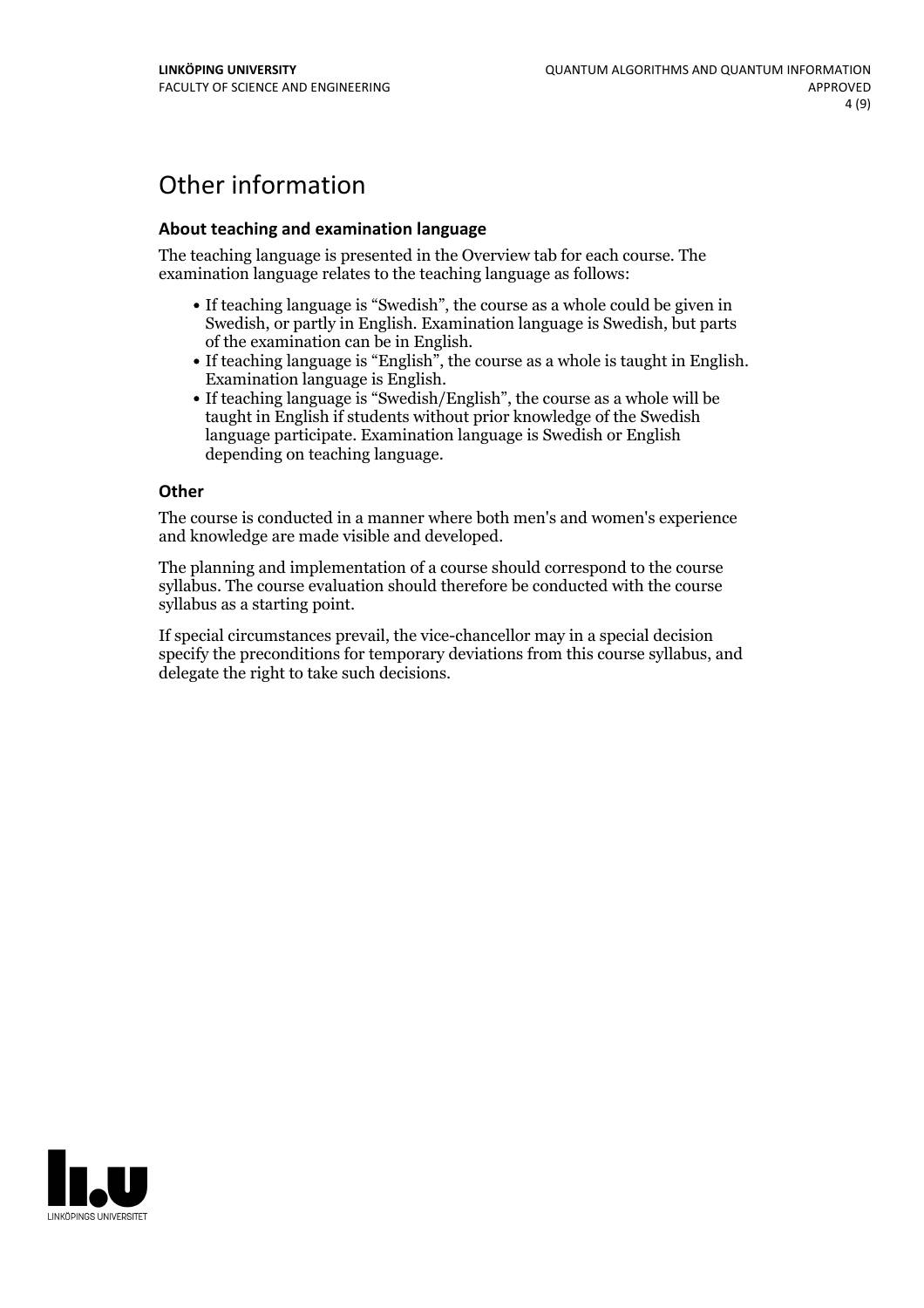## **Common rules**

## Course syllabus

A syllabus must be established for each course. The syllabus specifies the aim and contents of the course, and the prior knowledge that a student must have in order to be able to benefit from the course.

## Timetabling

Courses are timetabled after a decision has been made for this course concerning its assignment to a timetable module.

## Interruption in and deregistration from a course

The LiU decision, Guidelines concerning confirmation of participation in education (Dnr LiU-2020-02256), states that interruptions in study are to be recorded in Ladok. Thus, all students who do not participate in a course for which they have registered must record the interruption, such that the registration on the course can be removed. Deregistration from or interrupting a course is carried out using <sup>a</sup> web-based form: https://www.lith.liu.se/for- [studenter/kurskomplettering?l=en.](https://www.lith.liu.se/for-studenter/kurskomplettering?l=en)

## Cancelled coursesand changes to the course syllabus

Courses with few participants (fewer than 10) may be cancelled or organised in a manner that differs from that stated in the course syllabus. The Dean is to deliberate and decide whether a course is to be cancelled or changed from the course syllabus.

## Guidelines relating to examinations and examiners

For details, see Guidelines for education and examination for first-cycle and second-cycle education at Linköping University, Dnr LiU-2020-04501 [\(http://styrdokument.liu.se/Regelsamling/VisaBeslut/917592\)](http://styrdokument.liu.se/Regelsamling/VisaBeslut/917592).

An examiner must be employed as a teacher at LiU according to the LiU Regulations for Appointments, Dnr LiU-2021-01204 [\(https://styrdokument.liu.se/Regelsamling/VisaBeslut/622784](https://styrdokument.liu.se/Regelsamling/VisaBeslut/622784)). For courses in second-cycle, the following teachers can be appointed as examiner: Professor (including Adjunct and Visiting Professor), Associate Professor (including Adjunct), Senior Lecturer (including Adjunct and Visiting Senior Lecturer), Research Fellow, or Postdoc. For courses in first-cycle, Assistant Lecturer (including Adjunct and Visiting Assistant Lecturer) can also be appointed as examiner in addition to those listed for second-cycle courses. In exceptional cases, a Part-time Lecturer can also be appointed as an examiner at both first- and second cycle, see Delegation of authority for the Board of Faculty of Science and Engineering.

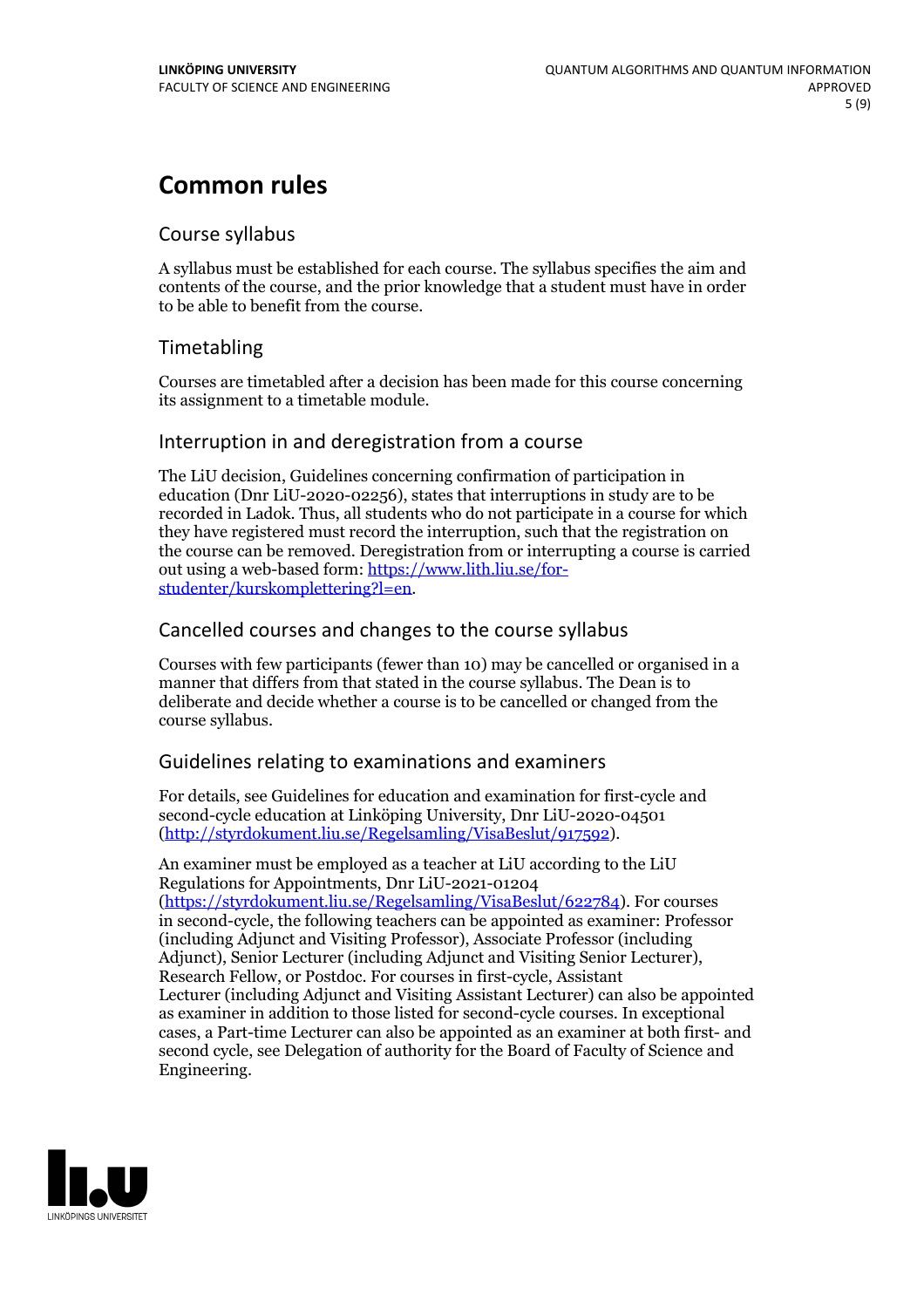## Forms of examination

### **Principles for examination**

Written and oral examinations and digital and computer-based examinations are held at least three times a year: once immediately after the end of the course, once in August, and once (usually) in one of the re-examination periods. Examinations held at other times are to follow a decision of the faculty programme board.

Principles for examination scheduling for courses that follow the study periods:

- courses given in VT1 are examined for the first time in March, with re-examination in June and August
- courses given in VT2 are examined for the first time in May, with re-examination in August and October
- courses given in HT1 are examined for the first time in October, with re-examination in January and August
- courses given in HT2 are examined for the first time in January, with re-examination in March and in August.

The examination schedule is based on the structure of timetable modules, but there may be deviations from this, mainly in the case of courses that are studied and examined for several programmes and in lower grades (i.e. 1 and 2).

Examinations for courses that the faculty programme board has decided are to be held in alternate years are held three times during the school year in which the course is given according to the principles stated above.

Examinations for courses that are cancelled orrescheduled such that they are not given in one or several years are held three times during the year that immediately follows the course, with examination scheduling that corresponds to the scheduling that was in force before the course was cancelled or rescheduled.

When a course, or a written examination (TEN, DIT, DAT), is given for the last time, the regular examination and two re-examinations will be offered. Thereafter, examinations are phased out by offering three examinations during the following academic year at the same times as the examinations in any substitute course. If there is no substitute course, three examinations will be offered during re- examination periods during the following academic year. Other examination times are decided by the faculty programme board. In all cases above, the examination is also offered one more time during the academic year after the following, unless the faculty programme board decides otherwise. In total, 6 re-examinations are offered, of which 2 are regular re-examinations. In the examination registration system, the examinations given for the penultimate time and the last time are denoted.

If a course is given during several periods of the year (for programmes, or on different occasions for different programmes) the faculty programme board or boards determine together the scheduling and frequency of re-examination occasions.

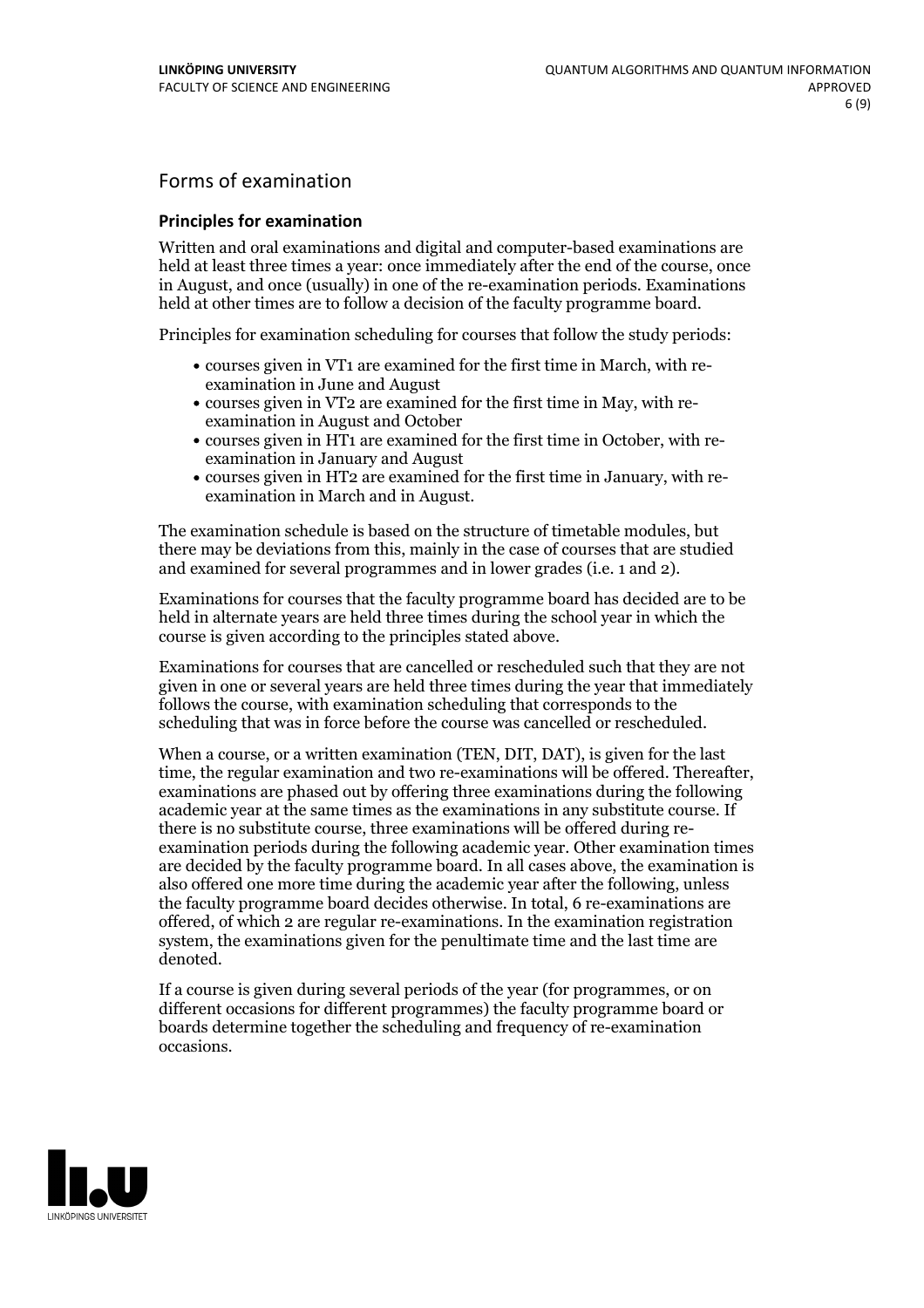### **Retakes of other forms of examination**

Regulations concerning retakes of other forms of examination than written examinations and digital and computer-based examinations are given in the LiU guidelines for examinations and examiners, [http://styrdokument.liu.se/Regelsamling/VisaBeslut/917592.](http://styrdokument.liu.se/Regelsamling/VisaBeslut/917592)

#### **Course closure**

For Decision on Routines for Administration of the Discontinuation of Educational Programs, Freestanding Courses and Courses in Programs, see DNR LiU-2021-04782. After a decision on closure and after the end of the discontinuation period, the students are referred to a replacement course (or similar) according to information in the course syllabus or programme syllabus. If a student has passed some part/parts of a closed program course but not all, and there is an at least partially replacing course, an assessment of crediting can be made. Any crediting of course components is made by the examiner.

### **Registration for examination**

In order to take an written, digital or computer-based examination, registration in advance is mandatory, see decision in the university's rule book [https://styrdokument.liu.se/Regelsamling/VisaBeslut/622682.](https://styrdokument.liu.se/Regelsamling/VisaBeslut/622682) An unregistered student can thus not be offered a place. The registration is done at the Student Portal or in the LiU-app during the registration period. The registration period opens 30 days before the date of the examination and closes 10 days before the date of the examination. Candidates are informed of the location of the examination by email, four days in advance.

### **Code of conduct for students during examinations**

Details are given in a decision in the university's rule book: <http://styrdokument.liu.se/Regelsamling/VisaBeslut/622682>.

#### **Retakes for higher grade**

Students at the Institute of Technology at LiU have the right to retake written examinations and digital and computer-based examinations in an attempt to achieve a higher grade. This is valid for all examination components with code "TEN", "DIT" and "DAT". The same right may not be exercised for other examination components, unless otherwise specified in the course syllabus.

A retake is not possible on courses that are included in an issued degree diploma.

#### **Grades**

The grades that are preferably to be used are Fail (U), Pass (3), Pass not without distinction  $(4)$  and Pass with distinction  $(5)$ .

- Grades U, 3, 4, 5 are to be awarded for courses that have written or digital examinations.<br>• Grades Fail (U) and Pass (G) may be awarded for courses with a large
- degree of practical components such as laboratory work, project work and

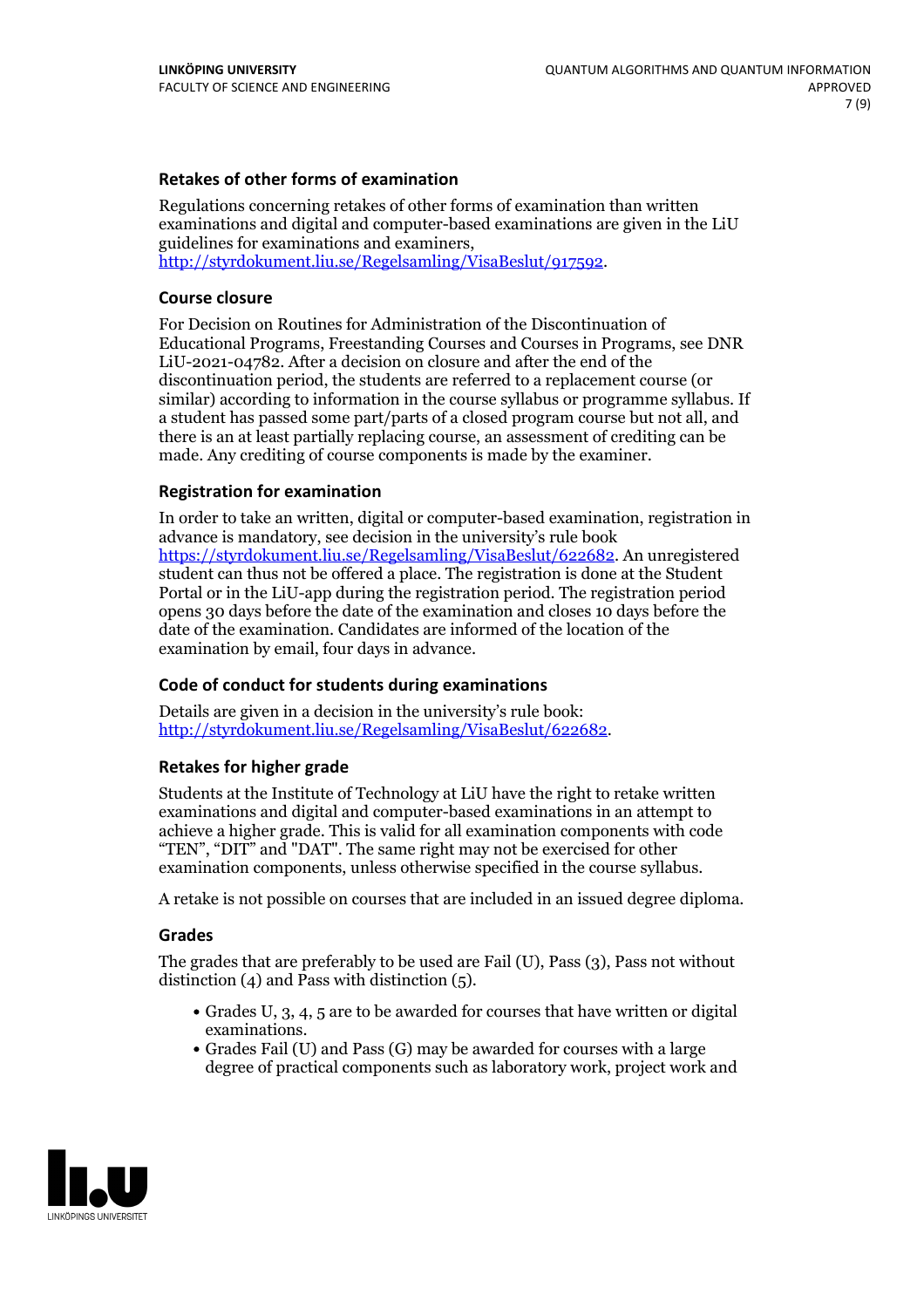group work.<br>• Grades Fail (U) and Pass (G) are to be used for degree projects and other independent work.

#### **Examination components**

The following examination components and associated module codes are used at the Faculty of Science and Engineering:

- Grades U, 3, 4, 5 are to be awarded for written examinations (TEN) and
- digital examinations (DIT).<br>• Examination components for which the grades Fail (U) and Pass (G) may be awarded are laboratory work (LAB), project work (PRA), preparatory written examination (KTR), digital preparatory written examination (DIK), oral examination (MUN), computer-based examination (DAT), home
- assignment (HEM), and assignment (UPG).<br>• Students receive grades either Fail (U) or Pass (G) for other examination components in which the examination criteria are satisfied principally through active attendance such as tutorial group (BAS) or examination item
- (MOM).<br>• Grades Fail (U) and Pass (G) are to be used for the examination components Opposition (OPPO) and Attendance at thesis presentation (AUSK) (i.e. part of the degree project).

In general, the following applies:

- 
- Mandatory course components must be scored and given <sup>a</sup> module code. Examination components that are not scored, cannot be mandatory. Hence, it is voluntary to participate in these examinations, and the voluntariness must be clearly stated. Additionally, if there are any associated conditions to
- the examination component, these must be clearly stated as well.<br>• For courses with more than one examination component with grades U,3,4,5, it shall be clearly stated how the final grade is weighted.

For mandatory components, the following applies (in accordance with the LiU Guidelines for education and examination for first-cycle and second-cycle

[http://styrdokument.liu.se/Regelsamling/VisaBeslut/917592\)](http://styrdokument.liu.se/Regelsamling/VisaBeslut/917592):

If special circumstances prevail, and if it is possible with consideration of the nature of the compulsory component, the examiner may decide to replace the compulsory component with another equivalent component.

For possibilities to alternative forms of examinations, the following applies (in accordance with the LiU Guidelines for education and examination for first-cycle [http://styrdokument.liu.se/Regelsamling/VisaBeslut/917592\)](http://styrdokument.liu.se/Regelsamling/VisaBeslut/917592):

If the LiU coordinator for students with disabilities has granted a student the right to an adapted examination for a written examination in an examination hall, the student has the right to it.